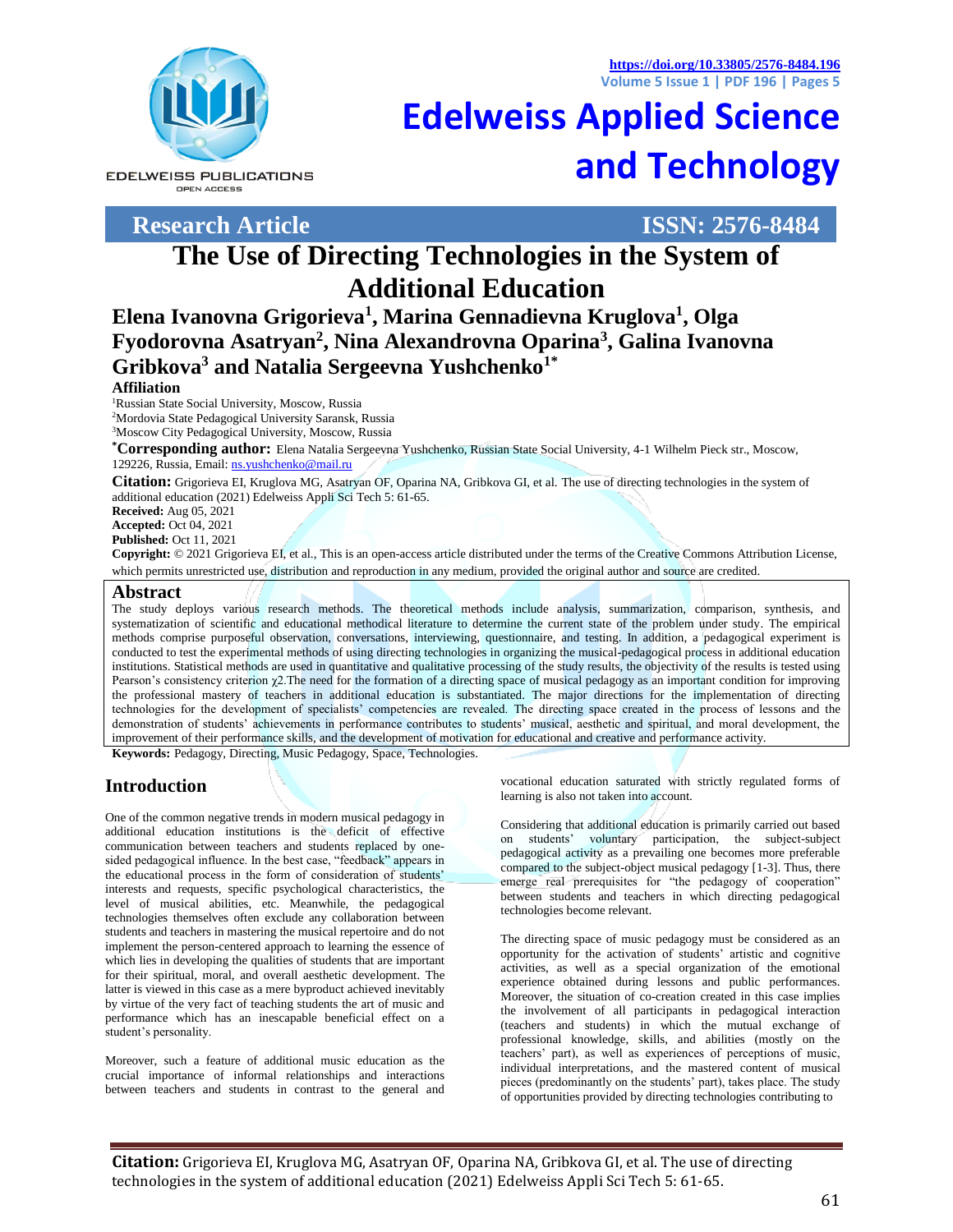the emergence of such situations in this process presents an important research objective in the theory and practice of musical pedagogy.

Thus, it appears relevant to study the directing space both in the organization of the ongoing lessons and musical rehearsals including teacher-student interaction, work on musical repertoire, in the process of concert performances and preparation for them and the development of the appropriate psychophysiological apparatus of performers.

# **Literature Review**

Directing space as a cultural phenomenon having potential for aesthetic and spiritual and moral influence is studied in several works [4-8]. The directing space comprises the dramatic space, the scenic space, the scenographic space, the play space, the textual space with its own graphic, phonetic, and rhetorical materiality, and the internal space (the dialogue between the subjects of theatrical interaction) [5,8].

Some researchers examine the material space in which the creative team members and individual performers function, its equipment, the audience hall, etc., as well as the supramaterial directing space synthesizing the artistic concept (in our case, the pedagogical concept) and the technical, scenographic, musical, and other means providing the necessary level of the theatricalization of the pedagogical process [4].

Theorists and practitioners of directing emphasize the inseparability of the directing space from the temporal context (the physical, psychological, and historical time). The director's concept of a directing space as an opportunity for conditional theatrical actions confronting the physical reality and taking its subjects into the world of artistic fantasy and fiction is of special importance for contemporary artistic and pedagogical reality [7]. This signifies that a teacher can also experiment with contrived artistic reality within the psychological, historical, and cultural space to activate students' imagination and creativity.

Researchers studying the directing space note its capability to contract and expand depending on the given artistic decision [9]. The more this space is filled with props and various objects, the more it shrinks giving less room for imagination and selfdetermination of those who fill it [10]. This aspect appears highly significant for artistic pedagogy due to the objective of activating students' creative independence which is especially important in additional education that regulates students' behavior way less compared to general education institutions.

## **Methods**

The study uses a set of pedagogical research methods including the theoretical (analysis, summarization, pedagogical modeling) and methods (observation, interviews, pedagogical diagnostics).

In addition, a pedagogical experiment is conducted to reveal the effectiveness of the implementation of directing technologies in modern artistic and pedagogical activities in additional education institutions. The experiment involves creating the Control (CG) and Experimental (EG) groups of teachers in additional education teaching pop vocals. Both the control and experimental groups are formed by 15 teachers each. In the control group, the training process during the year was carried out according to the traditional methodology deploying the elements of directing mainly at the final stage of the preparation of concert performances. In the

experimental group, the entire educational and rehearsal process was carried out in a specially organized directing space.

The experiment included the following stages. The first stage was the formation of a single community of students as spectators of the theatrical and musical process, played out in front of them by the teachers. The second stage was the involvement of the students themselves in performing practice in the context of creative competitions, in which special attention was paid to the entire set of performance components necessary to create a holistic stage image. The third stage was the development of one's own performing style and the corresponding forms of stage implementation. The fourth stage was the demonstration of students with the participation of teachers of the ability to musical and stage improvisation with the wide use of theatrical technologies. It was assumed that, ultimately, the participants in the experiment would be able to demonstrate their musicality as a stable personality trait in combination with artistry as an organic model of social behavior not only on stage but also in situations of everyday social interaction with others.

The study involves exploring the process of immersion of the musical-pedagogical process into the directing space that had initially started with the rejection of authoritarian methods of teaching musical art in the system of additional education. An appropriate style of communication between teachers and students dominated by tactful forms of pedagogical remarks and comments, the preferential consideration of students as full participants in the learning process expected to show a certain level of self-control, self-regulation, and self-organization affecting their moral selfconsciousness and ability for self-criticism is created.

To obtain this result, students' consistent ability to see themselves as the subject of interaction with the teacher was formed. Focusing students' attention on these aspects of learning is largely characteristics of directing pedagogy that develops performers' striving to assess themselves from the viewpoint of potential spectators, listeners, the surrounding partners, and the teacherdirector which serves as a major resource for their development as stage work performers.

It is important to note that the immersion of musical pedagogy into the directing space also involved certain requirements of teachers for themselves as the subjects of the pedagogical process. This system of requirements starts with the appearance of teachers which is often underestimated in real musical and pedagogical practice. This involves both a teacher's clothing that has to be aesthetically attractive, their facial expression that has to show openness for dialogue, benevolence, and friendliness as the predominant emotional states, the expressiveness of the voice, the absence of abrupt movements, etc. Teachers of the experimental study group sought to be liked by their students primarily as a person ready to understand them, enter into friendly relations with them (without panic), showing love and sympathy for the future musicians.

This pedagogical self-directing is even more justified considering that teaching musical performance is not a value in itself in additional musical education. It is incorporated into a broader context of moral and aesthetic development of students' personalities by means of musical art. To a certain extent, a personality developed well in this respect has to be demonstrated by the teacher themselves being an example of appropriate social behavior and relationships with others. In a sense, any professional teaching activity has much in common with the acting profession bearing the stamp of artistry and stage charm. The students themselves function as a certain audience and listeners.

Moreover, in developing their own pedagogically artistic image, each teacher of the experimental group preferred timely encouragement of students and the ability to rejoice even the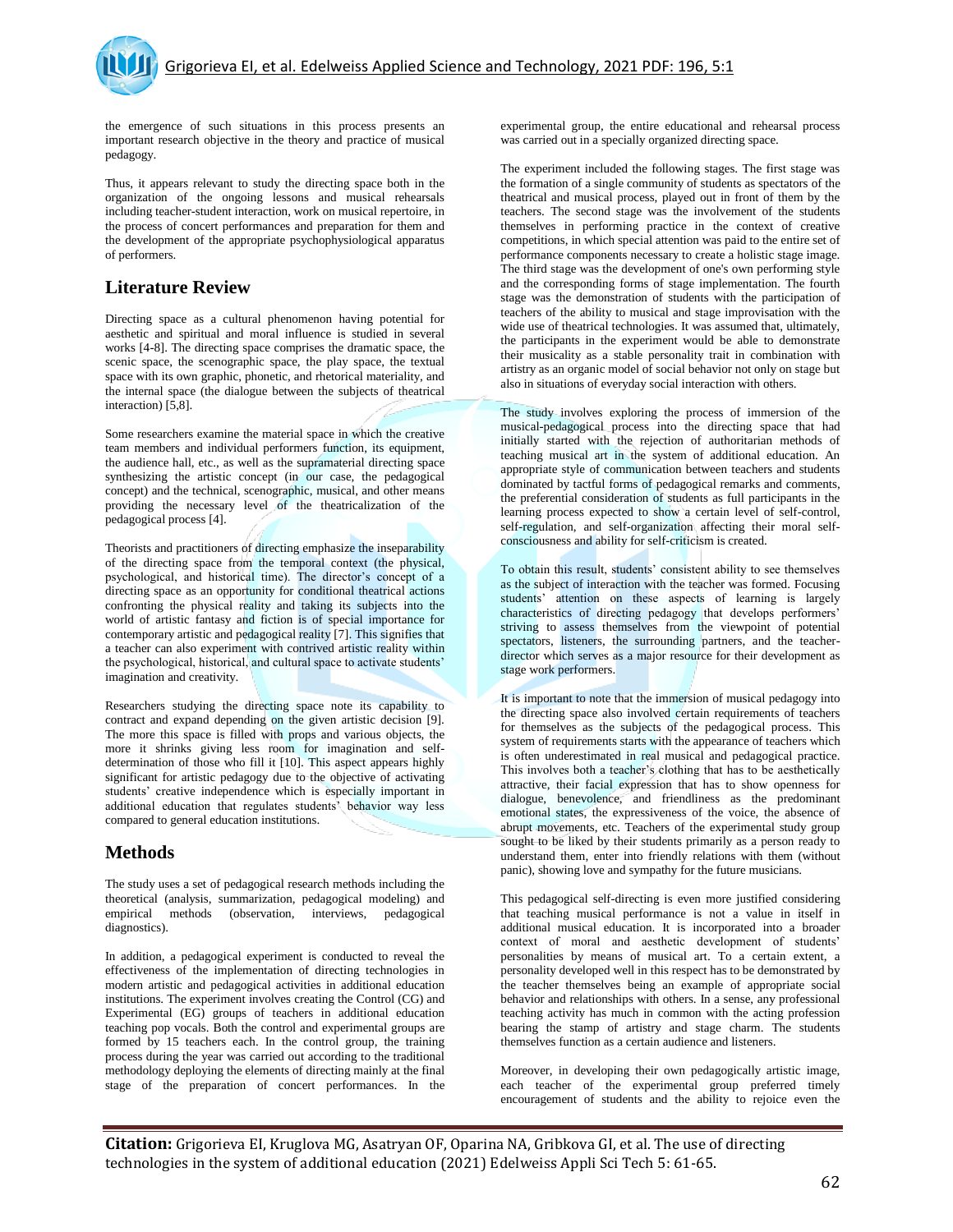smallest successes with them instead of constant criticism and emphasis on various imperfections. In this case, encouragement should not be mixed with approval of students' persistent laziness, negligence, and disrespect both for the process of music lessons and for the teacher themselves.

Overall, the teachers were creating a constant optimistic mood and a major atmosphere in music classes. This shows the difference between the use of directing in music classes in the sphere of additional education and professional theater directing where severe criticism of acting students on the part of the director-teacher is the norm since the whole pedagogical process focuses on creating a professional performance corresponding to high artistic requirements.

In turn, the main aspect in musical pedagogy is the very musical material that has to be mastered and performed at a decent artistic level. The image of the performer of a vocal work itself largely depends on the original musical material and the corresponding stage image [11,12]. This certainly does not demolish the need for the formation of certain scenic skills in the performer but the main objective primarily lies in conveying to the listening audience the content and artistic and expressive features of the musical work in which the stage image of the vocalist is auxiliary (unlike in case of professional actors) and not the end in itself.

Accordingly, compared to professional theatrical directing, the main objective of directing is different in this case. In a sense, every musical lesson was a full performance for the teacher (rather than a rehearsal) where they had to "win" their students' favor each time similar to an actor prepared to perform on stage.

This does not imply a teacher's complete departure from critical notes, manifestations of discontent, etc., towards their students if needed. Nevertheless, even in this case, a teacher was not losing "a sense of stage presence" and provided criticism exclusively in an aesthetic form without abandoning their image as a performer of the given theatrical role - an older friend generally benevolent towards students who share with them the secrets of the performing arts and grieves when they do not show the same love for musical art.

The importance of such artistic charisma and the personal charm of a teacher is vividly illustrated in Hermann Hesse's famous work "The Glass Bead Game" describing the young musician Knecht's first meeting with the Master of Music:

"A very old man, it seemed to him at first, not very tall, whitehaired, with a fine, clear face and penetrating, light-blue eyes. The gaze of those eyes might have been frightening, but they were serenely cheerful as well as penetrating, neither laughing nor smiling, but filled with a calm, quietly radiant cheerfulness. He shook hands with the boy, nodded, and sat down with deliberation on the stool in front of the old practice piano

- You are Joseph Knecht? - He said, - Your teacher seems content with you. I think he is fond of you. Come, let's make a little music together...

The boy looked at the player's clever white fingers, saw the course of the development faintly mirrored in his concentrated expression, while his eyes remained quiet under half-closed lids… And when the playing had come to an end, he saw this magician and king for whom he felt so intense a reverence pause for a little while longer, slightly bowed over the keys, with half-closed eyes, his face softly glowing from within. Joseph did not know whether he ought to rejoice at the bliss of this moment, or weep because it was over. The old man slowly raised himself from the piano stool, fixed those cheerful blue eyes piercingly and at the same time with unimaginable friendliness upon him, and said:

- Making music together is the best way for two people to become friends. There is none easier. That is a fine thing. I hope you and I shall remain friends" [13].

### **Results**

The ascertaining stage of the experiment involved determining the readiness of teachers in the control and experimental group for creating a directing space within the process of education and upbringing.

The work conducted in the experimental group involving the formation of a pedagogy-oriented directing space produced the following results. The teachers are found to overcome the widespread trend of underestimating the importance of the personality of a student themselves regardless of the pursued pedagogical objectives. This trend was greatly battled through the corresponding direction of the lessons involving the creation of a trusting atmosphere stimulating students' self-disclosure and the teacher's comprehension of their own inner issues and relations with those around them. At the same time, pedagogical directing techniques close to the "theater of experience" are certainly auxiliary as they contribute to a teacher's self-disclosure in front of their students. They do not provide a replacement for sincerity and honesty in the relationship between teachers and students.

While in the experimental group, a teacher's work with students implied "an extension from above", the individual lessons more often involved a teacher being "an annex" as an equal of "from down below". Accordingly, during the group lessons, effectiveness was demonstrated by the direction of lessons close to a performance in which the teacher had been maximizing their own artistic abilities.

In individual lessons, a student themselves was encouraged not merely as a performer of a musical piece but also as a person capable of demonstrating their artistic qualities in the process of preparing a performance on stage. Accordingly, pedagogical assistance was involved not only in the direction of a certain structure of students' concert performances but also the ongoing lessons designed in a way that ensured the presence of a visible or invisible spectator or listener audience observing the music lessons. The function of the visible audience was performed by the teacher themselves. The "invisible" audience was formed by the teacher's reactions to a student's performing efforts from the standpoint of spectators and listeners. These reactions involved capturing even the smallest successes in a young musician's performance.

Within the system of additional education, the authoritarian style of pedagogy was reduced in such teachers to a minimum since the very nature of musical art accompanied here by voluntary engagement demolishes the predominance of the methods of coercion to music lessons and the punitive sanctions. First and foremost, music is a world of feelings, the world in which students were immersed by teachers in the experimental group where musical performance was not overly dominant since the world of feelings cannot be forced onto a person, it can mostly be stimulated and sustained by the moral and psychological means including the directing ones [14].

In accordance with the program of the experiment, the principle of etudes was common in the organization of lessons. Played etudes are known to be one of the foundations of actors' training. In the activities of the teachers of the experimental group, the etudes involved not simply learning the corresponding vocal exercises but deployed different "tests" in the process of learning a variety of simplified ("intermediate") vocal repertoire in a situation approximated to a concert performance. This resulted not only in the technical vocal performance skills being practiced emotionally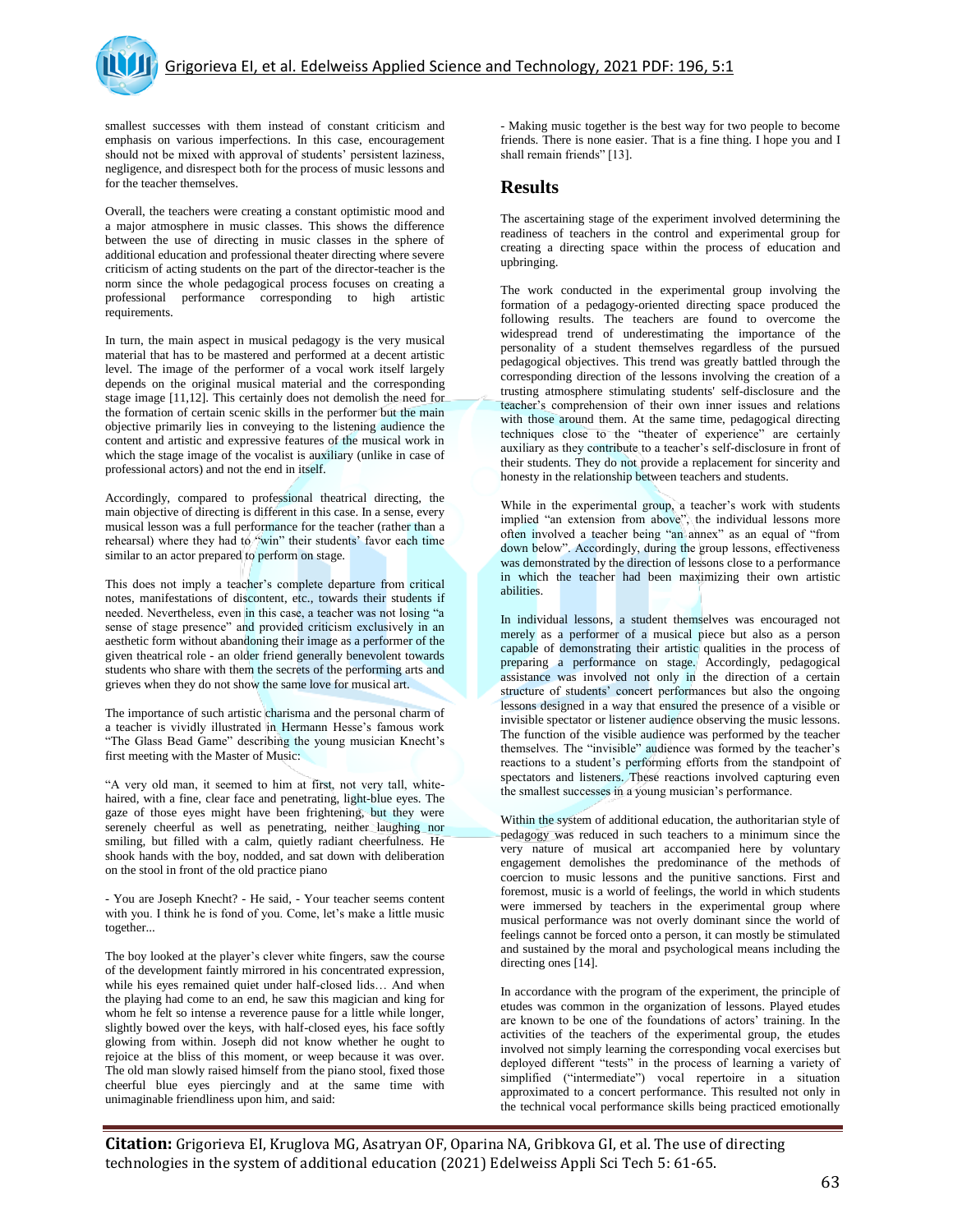and engagingly but also in the students developing the personal qualities important for stage performances (imagination, selfcontrol during a performance, emotional expression, etc.).

The special pedagogical meaning of etudes also lies in the fact that the students were unafraid of failure since the test performances provide an opportunity for this. The teachers practicing etudes as one of the main technologies demonstrate constant benevolence and the desire to support the students psychologically giving them the confidence needed to overcome the difficulties faced in performance [9,15-17].

"The sense of stage presence" developed in students emerged not only in the "etude" classes but also through participation in the various festive events, evenings, and amateur performances organized by the teacher and involving the performance of the vocal repertoire mastered by the students in the classroom. This supported a certain level of students' motivation for learning which is especially important in additional education where a student's interest in vocal art comes to the fore.

|  |  | The results of the study are presented in the following table |  |
|--|--|---------------------------------------------------------------|--|
|--|--|---------------------------------------------------------------|--|

| Outcome indicators                                                                             | Control group<br>(the share of<br>students in %<br>of the total<br>number of<br>students) | <b>Experimental</b><br>group<br>(the share of<br>students in % of<br>the total number<br>of students) |
|------------------------------------------------------------------------------------------------|-------------------------------------------------------------------------------------------|-------------------------------------------------------------------------------------------------------|
| The share of students (in %)<br>who "dropped out" at the end of<br>the school year             | 35                                                                                        | 15                                                                                                    |
| The share of students (in %)<br>regularly participating in concert<br>programs, evenings, etc. | 40                                                                                        | 74                                                                                                    |
| The share of students (in %)<br>who received excellent grades in<br>the first year             | 14                                                                                        | 42                                                                                                    |

Table 1: Results of the study of the possibilities of the director's space in the activities of music teachers in institutions of additional education.

The table shows that the active implementation of directing technologies in the process of additional musical education allows to largely decrease the level of student drop-out, activate students' performing activities, and increase academic performance.

## **Discussion**

The study of musical pedagogy practice shows that one of the effective ways of organizing lessons is dividing them into three stages involving the use of directing technologies, namely the design stage, the stage of free directing activities, and the reflexive stage. The proposed pedagogical strategy using the achievements of theatrical direction was to a certain extent an alternative to the issue discussed by some theater researchers on the essence of theatrical space, which, in their opinion, should be formed in connection with the preparation of theatrical performance as the main component of this space [4,5]. In our research, we focused on the viewer themself, their study, which corresponds to the basic setting of several researchers and practitioners of the theatrical process and its significance for various spheres of human practice [6,7,8,18].

The first stage (the design stage) is important for the music teachers inclined to create a scenario of a lesson (or a cycle of lessons), to think through the mise-en-scene, to develop an emotional score of training sessions. This stage, in turn, includes the following sequential algorithms:

- Designing the artistic and creative atmosphere of a lesson;
- Planning the introduction of students to the content of the training session (exposition);
- Planning "the script of a lesson" involving creative activity, the intensification of the emotional content of the lesson, and various intellectual and cognitive activities; moreover, each lesson is constructed following the simplest dramaturgical and musical form including the beginning of the training session, the development of its plot, the culmination and denouement of a given educational script. Accordingly, the important components of the lesson include:
- "the plot of the lesson" including the creative, heuristic, emotional, and intellectual activities, as well as the plot, development, climax, and denouement of the action.

Next comes the stage of open directing action comprising:

- The organization of an "event" played out by the teacher together with the students;
- The implementation of the "super-objective" and the construction of "mise-en-scene";
- Reaching the climax and the accompanying catharsis;
- Constructing the finale (denouement) of the action;
- The epilogue (the developed debriefing).

Finally, there comes the reflexive stage involving an afterword (the developed reflection on the taught lesson together with the students).

The inclusion of theatrical and directing technologies in the artistic and pedagogical process is consonant with the further development of the theatrical art of foreign researchers, who insist that the future of the theater is associated with the deepening and expansion of forms of interaction between the theater and the audience [19]. Assertions about the prospects for the development of "postdramatic theater" are increasingly encountered, in which the interaction of actors (in our case, "teacher-actors" and "studentactors") with the audience and between the audience, where there is no permanent dramatic text, comes to the fore [20]. The theatrical action is increasingly acquiring the features of a performance, which is more and more in demand in modern art pedagogy [21,22]. The phenomenon of immersive theater, which has enormous cognitive potential and a variety of means of emotional impact on the audience-participants, is also becoming promising in the pedagogical sense [23].

According to foreign experts, the future of the theater is associated with its further rapprochement with social experiment, especially with the participation of the younger generation, which sets the appropriate directions and content of this experimentation. For the further development of directing technologies in the artistic and pedagogical process, it is also productive to compare the theater with a ritual aimed at personal development and having several stages: 1) the stage of separation (of the individual from the everyday and familiar environment); 2) the transitional stage (the stage of transformation, when the participant of the ritual is in an intermediate position between various states and spheres); 3) the stage of restoration (returning to society in a new status, with a changed identity) [24]. It is also promising to pay special attention to the comfort of the audience as an independent director's task [25].

Consistent relevance for the formation of the directing space of musical pedagogy in the institutions of additional education is demonstrated by many provisions of K.S. Stanislavsky's system [26]. The essence of these provisions boils down to the following.

Action is a foundation of performing arts. To a certain extent, Stanislavsky's system is a notional concept. The author admits that learning at a distance is impossible and personal communication between a teacher and a student and the direct transmission of experience are crucial. A play (lesson) is woven out of actions, each action must lead to a certain goal. Thus, a teacher has to design